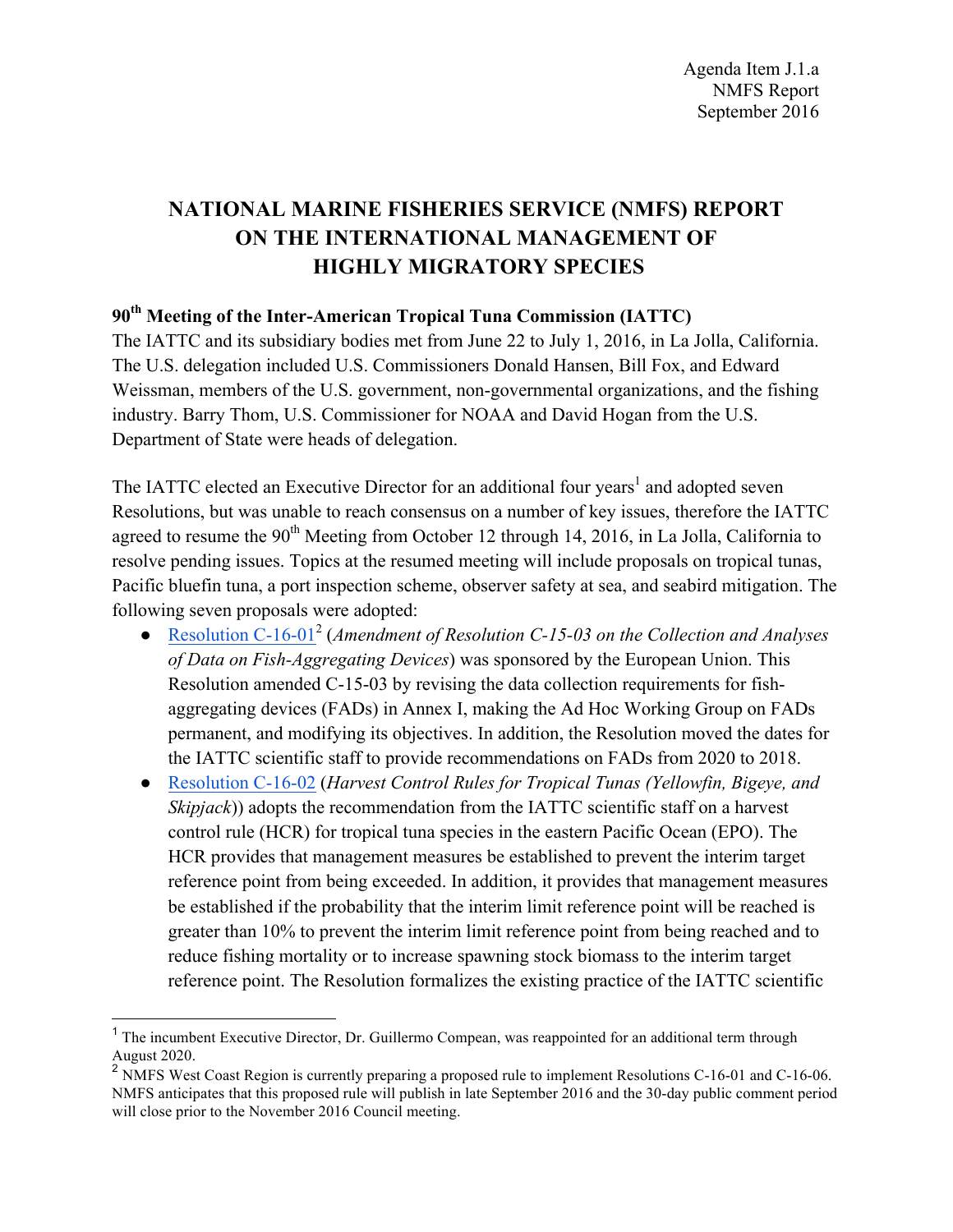staff to recommend management measures, such as closure days, if fishing mortality exceeds the maximum sustainable yield for tropical tuna stocks.

- Resolution C-16-03 (*Resolution on Pacific Bluefin Tuna*) established that the IATTC and Northern Committee to the Western and Central Pacific Fisheries Commission have a joint working group meeting to discuss the conservation and management of Pacific bluefin tuna. This resolution describes the objectives of the joint meeting, as agreed to by the members of the IATTC, including the importance of a Pacific-wide approach to management of the Pacific bluefin tuna resource. The joint meeting will occur during the Northern Committee meeting to be held from August 29 to September 2, 2016.
- Resolution C-16-04 (*Amendment to the Resolution C-05-03 on the Conservation of Sharks Caught in Association with Fisheries in the Eastern Pacific Ocean*) modified Resolution C-05-03 to identify research priorities related to improving knowledge of shark biology and mitigation techniques that members and cooperating non-members (CPCs) could undertake in coordination with the IATTC scientific staff.
- Resolution C-16-05 (*Resolution on the Management of Shark Species*) requires that the IATTC scientific staff develop a work plan to conduct assessments of silky sharks and hammerhead sharks and establishes data reporting requirements for these species. This measure also establishes handling and safe release guidelines applicable to any shark species, and prohibits longline vessels, whether targeting tuna or swordfish, from using "shark lines<sup>3</sup>." This resolution enters into force in January 2018 and will require a rulemaking.
- Resolution C-16-06<sup>4</sup> (*Conservation Measures for Shark Species, with Special Emphasis on the Silky Shark (Carcharhinus falciformis), for the Years 2017, 2018, and 2019*) prohibits retention of silky sharks caught in purse seine gear in the EPO. This Resolution also requires longline vessels that do not target sharks to limit the catch of silky sharks to 20 percent in weight per fishing trip. The Resolution also provides further fishing restrictions for silky sharks caught by "surface longliners<sup>5</sup>," but these will not apply to U.S. longline fisheries.
- Resolution C-16-07 (*Financing Fiscal Year 2017*) is the annual administrative resolution adopting the budget for 2017. The United States contribution of \$1,746,553.00 constitutes 30 percent of the total budget for 2017.

## **Outcomes from the 16th International Scientific Committee for Tuna and Tuna-like Species in the North Pacific Ocean (ISC) Plenary**

<sup>&</sup>lt;sup>3</sup> For the purposes of Resolution C-16-05, shark lines are defined in the resolution as "individual lines attaches to the floatline or to the floats directly and are used to target sharks."

<sup>&</sup>lt;sup>4</sup> NMFS West Coast Region is currently preparing a proposed rule to implement Resolutions C-16-01 and C-16-06. NMFS anticipates that this proposed rule will publish in late September 2016 and the 30-day public comment period will close prior to the November 2016 Council meeting.

<sup>&</sup>lt;sup>5</sup> For the purposes of Resolution C-16-06, surface longlines are defined in this resolution as "surface longlines are those in which the majority of hooks fish at depths shallower than 100 meters and target species other than swordfish."